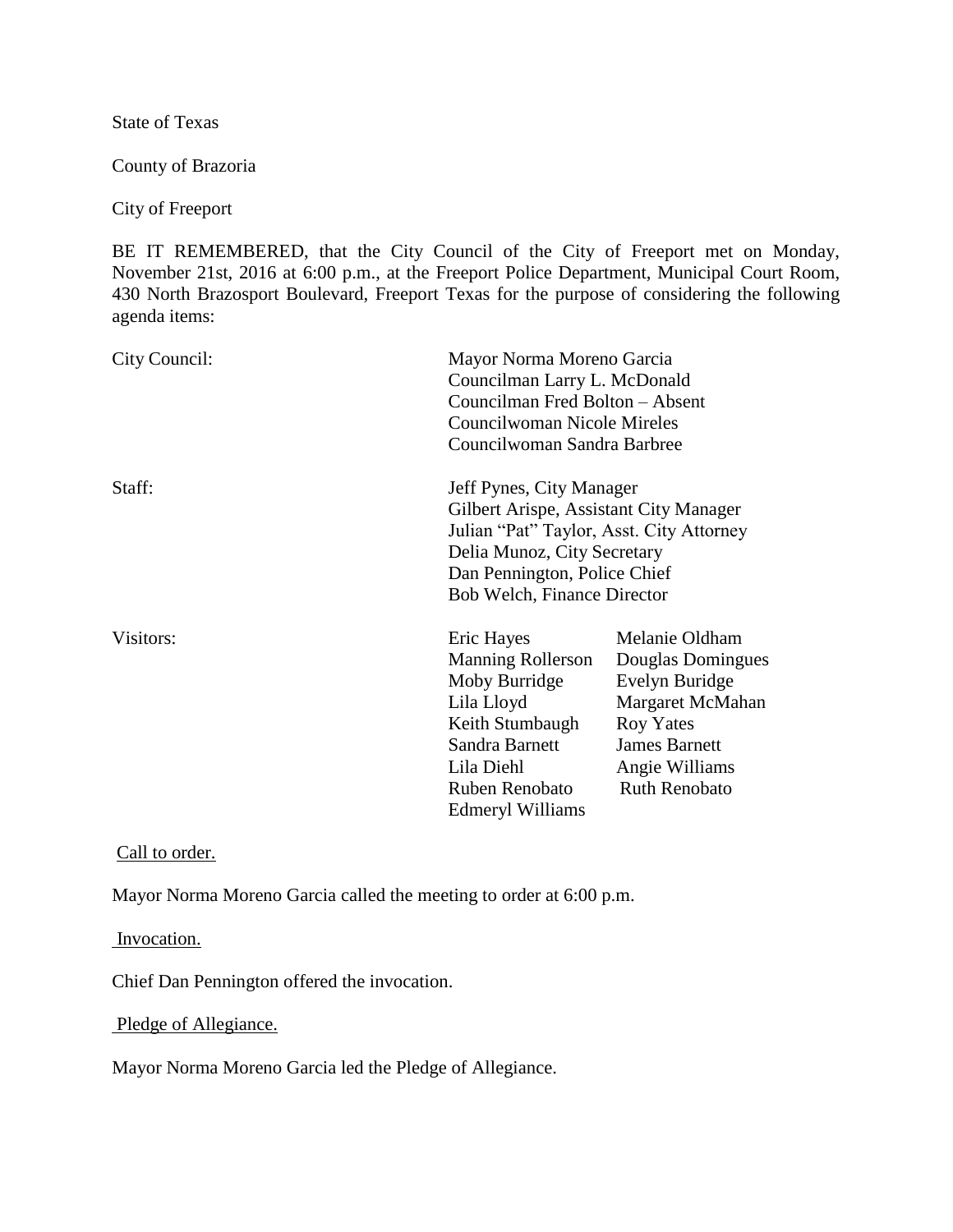### Attending citizens and their business.

### Public Appearances:

Members of the public are allowed to address the City Council at this time. Note, specific factual information or a recitation of existing policy may be furnished in response to an inquiry made, but any deliberation, discussion, or decision with respect to any subject about which the inquiry was made shall be limited to a proposal to place such subject on the agenda for a subsequent meeting for which notice is provided in compliance with the Texas Open Meetings Act unless said notice appears herein. The public is reminded that there is a (4) minute time limit as approved by City Council on June 21, 2010.

Manning Rollerson complained that he had submitted an open records request three months ago and had not received it.

Ruben Renobato of 1507 W. 2nd Street, stated that an open records had been submitted and the City Secretary informed the requester that we did not have a written policy for placing items on the City Council Agendas and that a one page was attached to the request. He requested that on the next subsequent meeting council implement a policy and procedure as to place items on the agenda.

Lila Lloyd of 1620 North T, responded to the question from the opinion page "why do the property owners have to give the port money"? The land owners must pay property taxes to the Brazos River Harbor Navigation District. She pays taxes to both places and doesn't want to be a member of the Brazos River Harbor Navigation District and forced off her my own property. She feels that City Government needs to commit to life as priority or it will continue to be diminished by outside forces.

Doug Domingues of 1314 W. 5<sup>th</sup> Street commended the Chief of Police and two Police Officers that assisted him in a car break down situation. He stated that it was not clear what was voted on the July 11, 2016 council meeting in reference to the new city manager contract. He asked Council to place this item on the next council agenda for rescinding.

Melanie Oldham of 922 W. 5<sup>th</sup> Street complained about an Open Records Request for any and all information on the City of Freeport Redevelopment Authority.

### Consideration of approving November 7, 2016 Council Minutes.

On a motion by Councilman McDonald, seconded by Councilwoman Barbree, with all present voting "Aye", Council unanimously approved the November 7, Council Minutes.

### Consideration of approving Ordinance No. 2016-2122 amending the budget for the Fiscal Year 2015-2016.

On a motion by Councilwoman Barbree, seconded by Mayor Norma Garcia, with all present voting "Aye", Council unanimously approved Ordinance No. 2016-2122 amending the budget for the Fiscal Year 2015-2016.